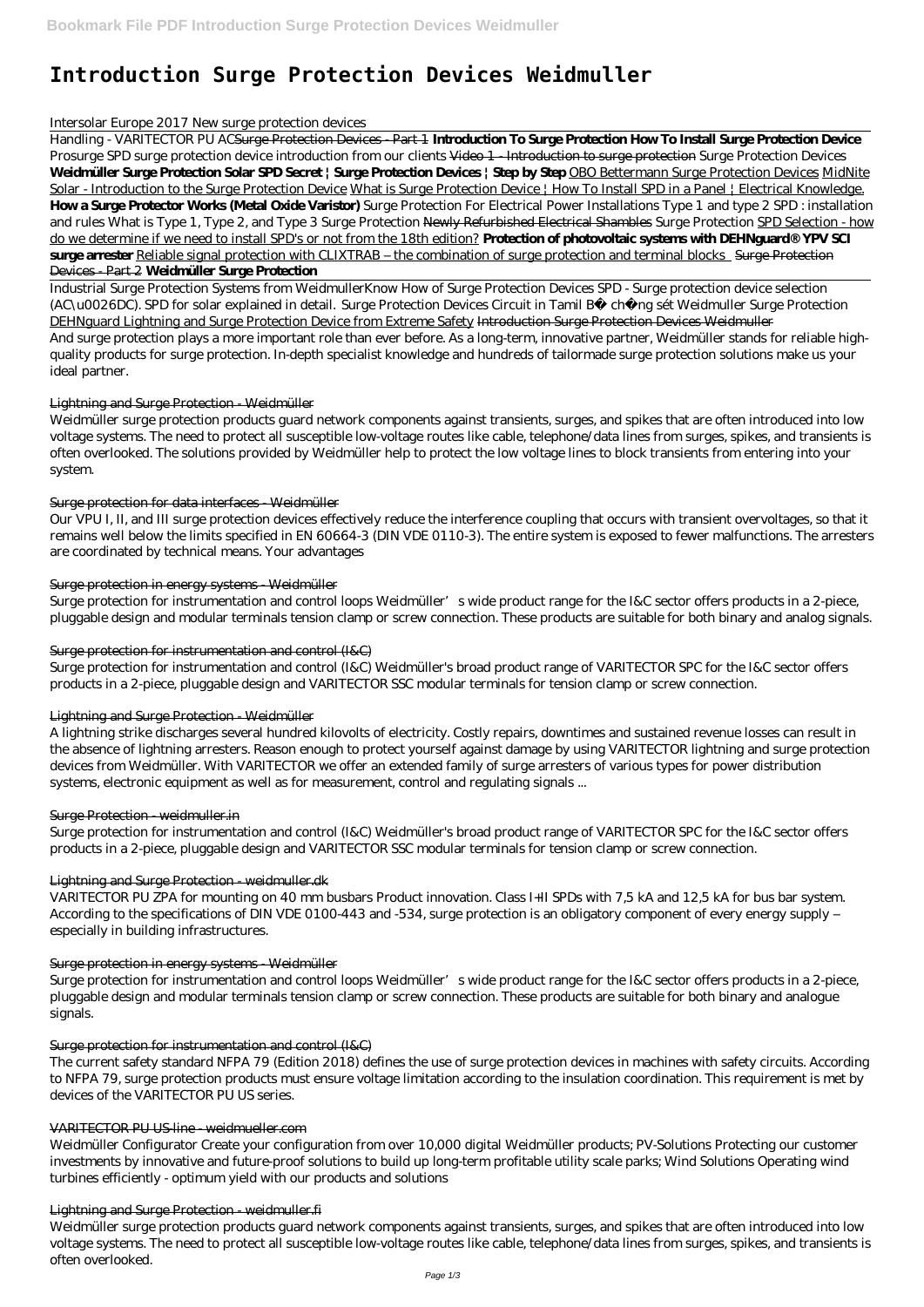#### Surge protection for data interfaces weidmuller.com.au

Surge Protection Devices (SPDs) market worldwide is projected to grow by US\$898. 9 Million, driven by a compounded growth of 5. 2%. Plug-In, one of the segments analyzed and sized in this study ...

Weidmüller – Partner in Industrial Connectivity Surge protection devices Catalogue 2013 Let's connect. Surge protection As experienced experts we support our customers and partners around the world with products, solutions and services in the industrial environment of power, signal and data.

## Global Surge Protection Devices (SPDs) Industry

## Surge protection devices - Weidmüller - PDF Catalogs ...

Qasr al Sahraa is Weidmuller Distributor in GCC and UAE with providing Electrical equipment for businesses all over the region, products such as Relay, PSU, Terminals and etc.

# - Qasr Al Sahra - Weidmuller Authorized Distributor in UAE ...

The report on Surge Protection Devices Market offers in-depth analysis on market trends, drivers, restraints, opportunities etc. Along with qualitative information, this report include the quantitative analysis of various segments in terms of market share, growth, opportunity analysis, market value, etc. for the forcast years.

## Global Surge Protection Devices Market is anticipated to ...

9 Products Found Please click the 'Apply Filters' button to update results. ... WEIDMULLER (0) Reset Min/Max Suppressor Type. Coaxial (2) Data Line (27) Ethernet Surge Protector (33) ... Surge Protector, Transient Voltage, 100 A. BOURNS. Each (Supplied on Cut Tape)

## Transient Voltage Surge Protectors | Newark

The Surge Protection Devices (SPDs) market in the U.S. is estimated at US\$596.1 Million in the year 2020. The country currently accounts for a 26.97% share in the global market.

# *Intersolar Europe 2017 New surge protection devices*

Surge protection for instrumentation and control loops Weidmüller's wide product range for the I&C sector offers products in a 2-piece, pluggable design and modular terminals tension clamp or screw connection. These products are suitable for both binary and analog signals.

Handling - VARITECTOR PU ACSurge Protection Devices - Part 1 **Introduction To Surge Protection How To Install Surge Protection Device** *Prosurge SPD surge protection device introduction from our clients* Video 1 - Introduction to surge protection *Surge Protection Devices* **Weidmüller Surge Protection Solar SPD Secret | Surge Protection Devices | Step by Step** OBO Bettermann Surge Protection Devices MidNite Solar - Introduction to the Surge Protection Device What is Surge Protection Device | How To Install SPD in a Panel | Electrical Knowledge. **How a Surge Protector Works (Metal Oxide Varistor)** *Surge Protection For Electrical Power Installations Type 1 and type 2 SPD : installation and rules What is Type 1, Type 2, and Type 3 Surge Protection* Newly Refurbished Electrical Shambles *Surge Protection* SPD Selection - how do we determine if we need to install SPD's or not from the 18th edition? **Protection of photovoltaic systems with DEHNguard® YPV SCI surge arrester** Reliable signal protection with CLIXTRAB – the combination of surge protection and terminal blocks Surge Protection Devices - Part 2 **Weidmüller Surge Protection**

Industrial Surge Protection Systems from Weidmuller*Know How of Surge Protection Devices* SPD - Surge protection device selection (AC\u0026DC). SPD for solar explained in detail. *Surge Protection Devices Circuit in Tamil B* ch ng sét Weidmuller Surge Protection DEHNguard Lightning and Surge Protection Device from Extreme Safety Introduction Surge Protection Devices Weidmuller And surge protection plays a more important role than ever before. As a long-term, innovative partner, Weidmüller stands for reliable highquality products for surge protection. In-depth specialist knowledge and hundreds of tailormade surge protection solutions make us your ideal partner.

# Lightning and Surge Protection - Weidmüller

Weidmüller surge protection products guard network components against transients, surges, and spikes that are often introduced into low voltage systems. The need to protect all susceptible low-voltage routes like cable, telephone/data lines from surges, spikes, and transients is often overlooked. The solutions provided by Weidmüller help to protect the low voltage lines to block transients from entering into your system.

# Surge protection for data interfaces - Weidmüller

Our VPU I, II, and III surge protection devices effectively reduce the interference coupling that occurs with transient overvoltages, so that it remains well below the limits specified in EN 60664-3 (DIN VDE 0110-3). The entire system is exposed to fewer malfunctions. The arresters are coordinated by technical means. Your advantages

#### Surge protection in energy systems - Weidmüller

#### Surge protection for instrumentation and control (I&C)

Surge protection for instrumentation and control (I&C) Weidmüller's broad product range of VARITECTOR SPC for the I&C sector offers products in a 2-piece, pluggable design and VARITECTOR SSC modular terminals for tension clamp or screw connection.

#### Lightning and Surge Protection - Weidmüller

A lightning strike discharges several hundred kilovolts of electricity. Costly repairs, downtimes and sustained revenue losses can result in the absence of lightning arresters. Reason enough to protect yourself against damage by using VARITECTOR lightning and surge protection devices from Weidmüller. With VARITECTOR we offer an extended family of surge arresters of various types for power distribution systems, electronic equipment as well as for measurement, control and regulating signals ...

#### Surge Protection - weidmuller.in

Surge protection for instrumentation and control (I&C) Weidmüller's broad product range of VARITECTOR SPC for the I&C sector offers